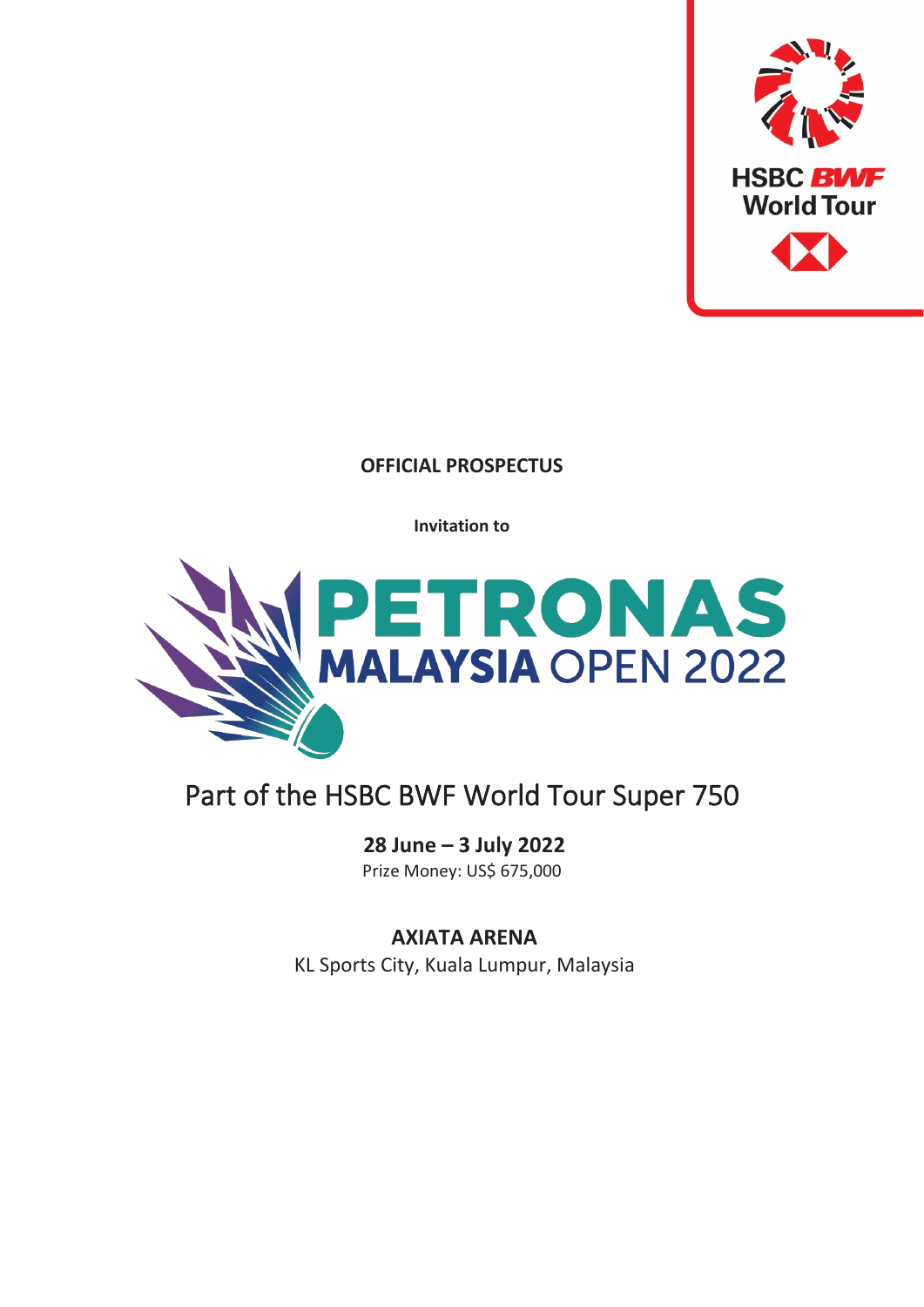

Dear Member Associations,

Malaysia's premier badminton competition finally returns after two years, and fans will be absolutely thrilled to catch the world's best players in action at the indoor stadium at Bukit Jalil. After missing the last two editions, fans will be eager to witness first-hand their favorite players battling for honors at the stadium.

Millions around the world will notice that this year's tournament has taken on a new name and will be known as the PETRONAS Malaysia Open, following our historic win-win partnership with the national fuel company. We are delighted to have a global brand with us and thank PETRONAS for their unwavering support.

While we are pleased to bring spirit back to the stadium, we must ensure that the necessary steps are taken to protect against COVID-19 which continues to infect the population. Although restrictions have been eased, we encourage everyone: players and officials, fans and media, to all continue to safeguard themselves at all times.

I want everyone attending the tournament to have a great experience and go back with fond memories of this prestigious tournament which will be 85 years old this year. Since its inception in 1937, there were two breaks and a third due to the pandemic, but we hope the worst is over as we look forward to many great years at the PETRONAS Malaysia Open.

I would like to express my gratitude and appreciation to the Prime Minister of Malaysia, YAB Dato' Sri Ismail Sabri Yaakob, and his wife, YABhg. Datin Sri Muhaini Zainal Abidin, the Patron of BAM for their passion and support for badminton. I wish to thank the Government of Malaysia, government agencies, local authorities, PETRONAS, our sponsors and everyone else who has contributed their time and effort to this tournament.

We also extend our appreciation to the Badminton World Federation (BWF) and all officials who had worked tirelessly to ensure the event is a success.

The players are the most crucial component of this tournament and I want to assure them we will do everything within our ability to make this a memorable event for them. On behalf of BAM and our Council members, wish all players the very best at the PETRONAS Malaysia Open 2022.

Thank you.

### TAN SRI DATO' SRI (DR.) MOHAMAD NORZA BIN ZAKARIA

President of BAM and President of Olympic Council of Malaysia (OCM)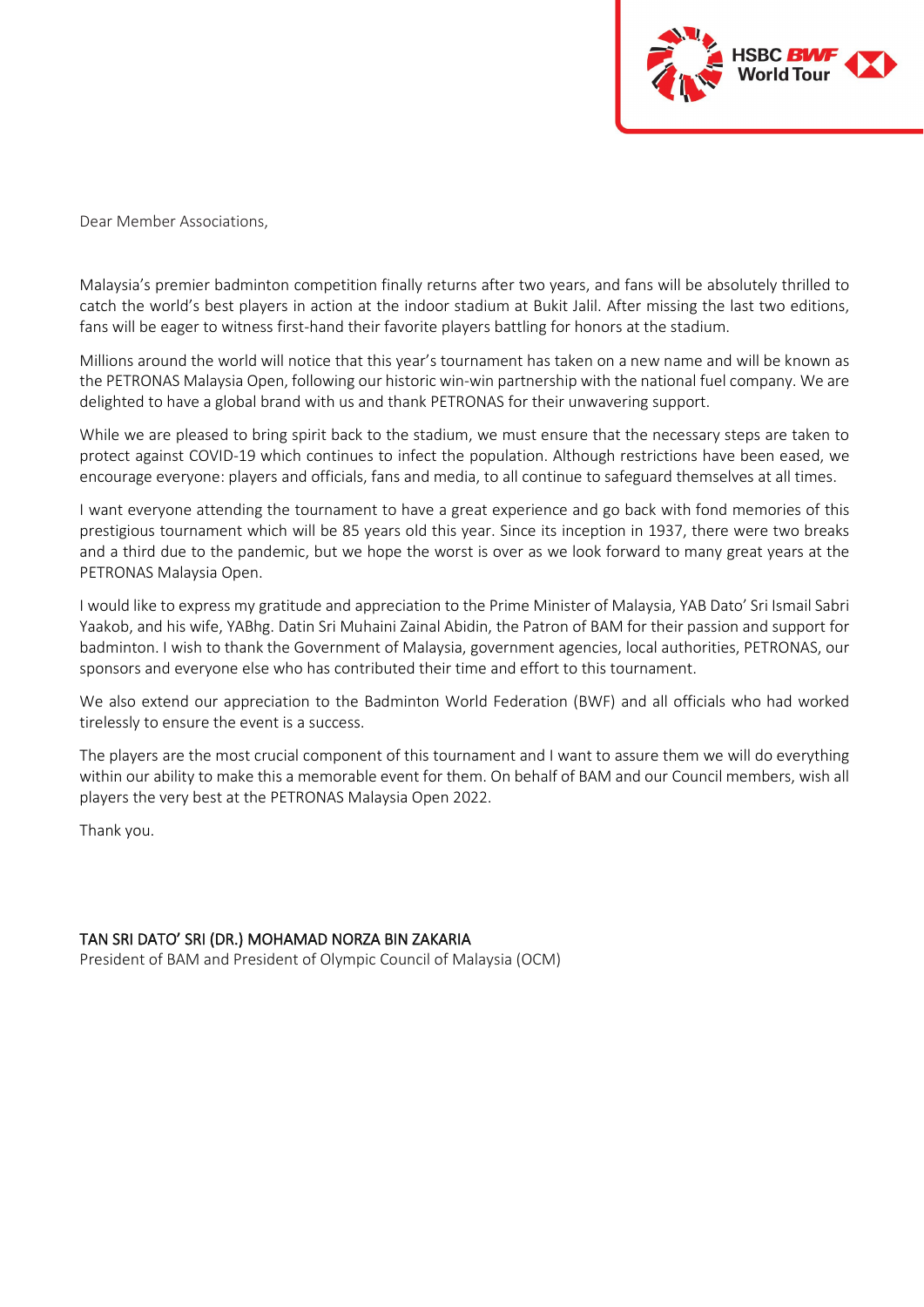

## **1. General Details**

| <b>Organiser</b>                   | Badminton Association of Malaysia (BAM)<br>Jalan 1/70D, Bukit Kiara Sport Complex,<br>60000 Bukit Kiara,<br>Kuala Lumpur, Malaysia.<br>T: +603-2011 2655<br>E: events@bam.org.my W: www.bam.org.my                                                                                                                                                                           |
|------------------------------------|------------------------------------------------------------------------------------------------------------------------------------------------------------------------------------------------------------------------------------------------------------------------------------------------------------------------------------------------------------------------------|
| <b>Sanction</b>                    | <b>Badminton World Federation</b>                                                                                                                                                                                                                                                                                                                                            |
| <b>Date</b>                        | PETRONAS Malaysia Open 2022: Tuesday, 28 June 2022 to Sunday, 3 July 2022                                                                                                                                                                                                                                                                                                    |
| <b>Competition</b><br><b>Venue</b> | <b>AXIATA ARENA</b><br>KL Sports City, Bukit Jalil,<br>57000 Kuala Lumpur<br>Malaysia.                                                                                                                                                                                                                                                                                       |
| <b>Media Links</b>                 | <b>D</b> @Badminton Association of Malaysia - BAM<br>$\bullet$<br><b>BA Malaysia</b><br>(ဝ)<br>@BA_Malaysia<br>@BA Malaysia                                                                                                                                                                                                                                                  |
| <b>Referee Team</b>                | Referee:<br>Carsten Koch (GER); Email: carsten.koch1966@gmail.com<br>Deputy Referee:<br>Artur Zaluzhnoi (EST); Email:artur.zaluzhnoi@gmail.com<br>Deputy Referee:<br>Shirly Gabay (BRA); Email: shirly@inglestailormade.com.br<br>Local Deputy Referee:<br>Lui Wan Swee (MAS); Email: wslui168@gmail.com                                                                     |
| <b>Insurance</b><br>coverage       | Players and all members of the national delegation shall hold valid insurance for damages of<br>any nature caused to third parties. Such insurance shall cover bodily injury, including medical<br>and hospitalisation expenses incurred in the host country, as well as all expenses and costs<br>associated to repatriating the injured party to its country of residence. |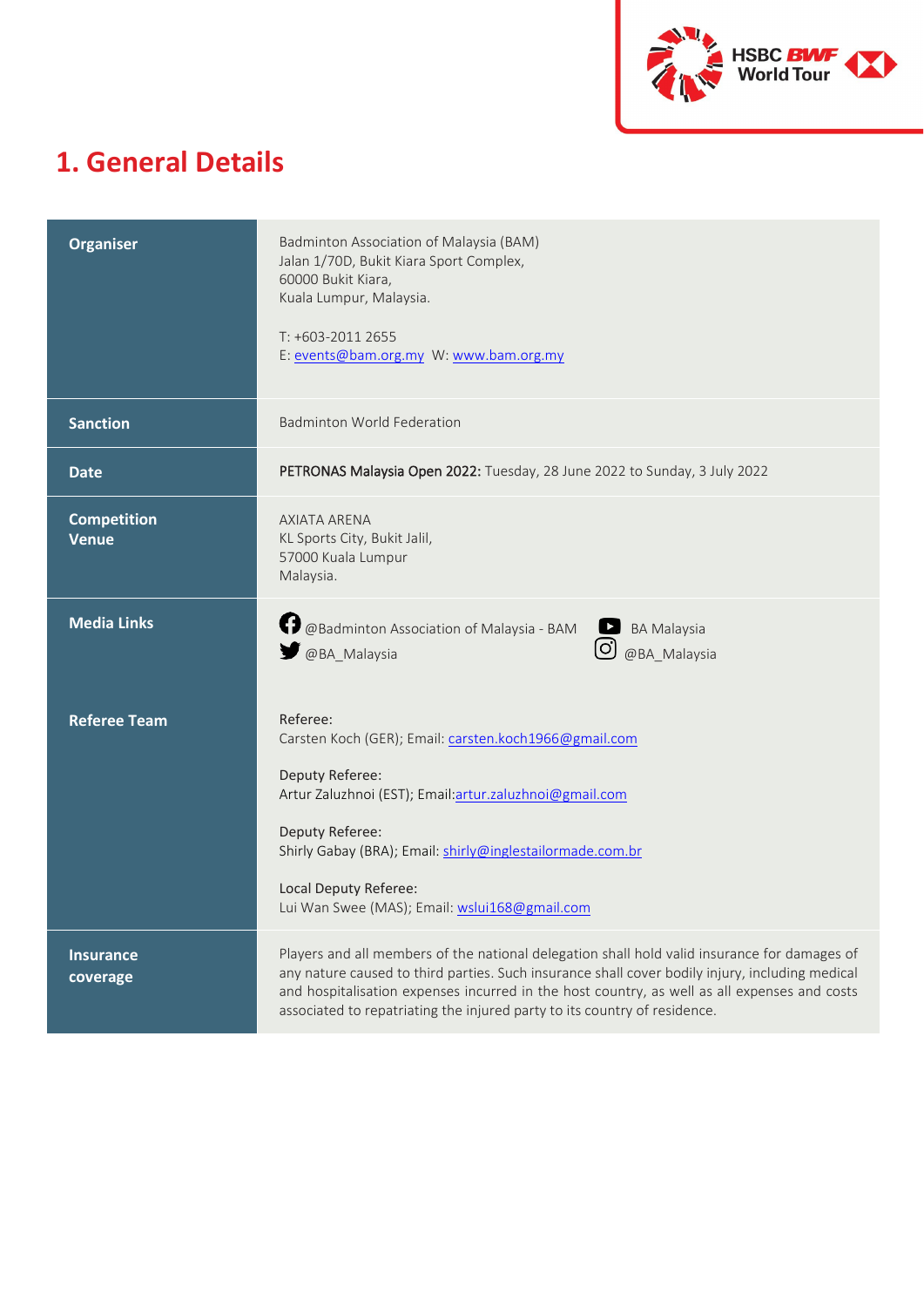**Indemnity** To the extent permitted by applicable law, all players and members of the national delegation shall release the BWF, the Tournament Organiser, and their respective officers, officials, employees, agents, and representatives, from any and all liability, damage, loss, cost or expense that such players and members of the national delegation may incur as a result or in connection with their participation to the Tournament.

HSBC *B* **World Tour** 

**Participant Agreement for Use of Photographs and Videos**

Players and all members of the national delegation shall agree to give the BWF and the Tournament Organiser full television and motion picture rights, including permission to film players and members of the national delegation during all matches and activities around the Tournament, for any commercial, news or other purpose together with the right to transfer such right, including without compensation.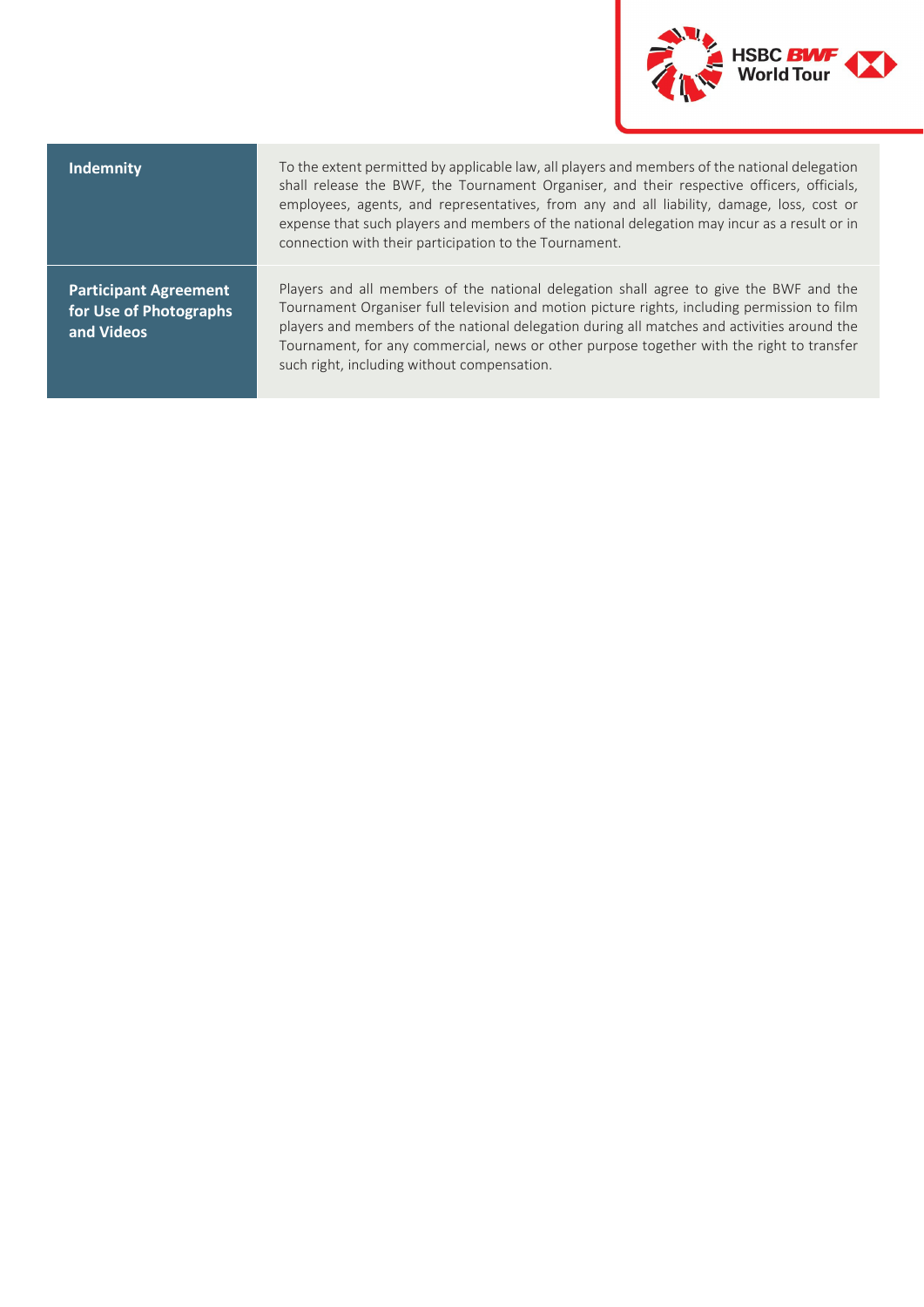

# **2. Entry Details**

| <b>Regulations</b><br>(Conditions of<br>Play)           | These tournaments will be run in accordance with, but not limited to, the Badminton World<br>Federation (BWF) Statutes, General Competition Regulations (GCR), and BWF World Tour<br>Regulations. In the event of any dispute, the decision of the Tournament Referee will be final.         |                                               |                                                                                           |  |
|---------------------------------------------------------|----------------------------------------------------------------------------------------------------------------------------------------------------------------------------------------------------------------------------------------------------------------------------------------------|-----------------------------------------------|-------------------------------------------------------------------------------------------|--|
|                                                         | This tournament will strictly enforce the Clothing, Equipment, and Advertising Regulations as<br>outlined in the BWF GCR $20 - 24$ . This includes restrictions of certain colours for shirts, shorts, and<br>skirts to avoid issues with virtual advertising on TV courts, as per GCR 21.7. |                                               |                                                                                           |  |
| <b>Scoring System</b>                                   | Best of three games to 21 points, as per the Laws of Badminton (BWF Statute 4.1)                                                                                                                                                                                                             |                                               |                                                                                           |  |
| <b>Instant Review</b><br><b>System</b>                  | The Instant Review System (IRS) will be available on Court 1, and is regulated as per BWF Statute<br>4.1.8.                                                                                                                                                                                  |                                               |                                                                                           |  |
| <b>Key Dates</b>                                        | <b>Entry Deadline</b>                                                                                                                                                                                                                                                                        |                                               | Tuesday, 17 May 2022                                                                      |  |
|                                                         | <b>World Ranking Date for M&amp;Q Report</b>                                                                                                                                                                                                                                                 |                                               | Tuesday, 17 May 2022                                                                      |  |
|                                                         | <b>Publication Date for M&amp;Q Report</b>                                                                                                                                                                                                                                                   |                                               | Friday, 20 May 2022                                                                       |  |
|                                                         | <b>World Ranking Date for Seeding Report</b>                                                                                                                                                                                                                                                 |                                               | Tuesday, 31 May 2022                                                                      |  |
|                                                         | <b>Publication Date for Seeding Report</b>                                                                                                                                                                                                                                                   |                                               | Friday, 3 June 2022                                                                       |  |
|                                                         | Last Date to Withdraw without Penalty                                                                                                                                                                                                                                                        |                                               | Monday, 6 June 2022                                                                       |  |
|                                                         | <b>Draw Date</b>                                                                                                                                                                                                                                                                             | Tuesday, 7 June 2022                          |                                                                                           |  |
|                                                         |                                                                                                                                                                                                                                                                                              |                                               |                                                                                           |  |
|                                                         |                                                                                                                                                                                                                                                                                              |                                               |                                                                                           |  |
| <b>Draws</b>                                            | <b>Event</b>                                                                                                                                                                                                                                                                                 | <b>Maximum Entries in</b><br><b>Main Draw</b> |                                                                                           |  |
|                                                         | Men's Singles                                                                                                                                                                                                                                                                                | 32                                            |                                                                                           |  |
|                                                         | Women's Singles                                                                                                                                                                                                                                                                              | 32                                            |                                                                                           |  |
|                                                         | Men's Doubles                                                                                                                                                                                                                                                                                | 32                                            |                                                                                           |  |
|                                                         | Women's Doubles                                                                                                                                                                                                                                                                              | 32                                            |                                                                                           |  |
|                                                         | <b>Mixed Doubles</b>                                                                                                                                                                                                                                                                         | 32                                            |                                                                                           |  |
|                                                         |                                                                                                                                                                                                                                                                                              |                                               |                                                                                           |  |
| Online Entry-<br><b>International</b><br><b>Entries</b> | Group Entry system, using the following link:                                                                                                                                                                                                                                                |                                               | Entries for these tournaments must be done by the Member Association using the BWF Online |  |
|                                                         |                                                                                                                                                                                                                                                                                              |                                               | https://bwf.tournamentsoftware.com/tournament/54664723-055E-4136-8351-22359B769E39        |  |
|                                                         | contact the BWF at the following email address:                                                                                                                                                                                                                                              |                                               | If the Member Association requires a username and password to access the system, please   |  |
|                                                         | s.ramachandran@bwf.sport or hj.yee@bwf.sport                                                                                                                                                                                                                                                 |                                               |                                                                                           |  |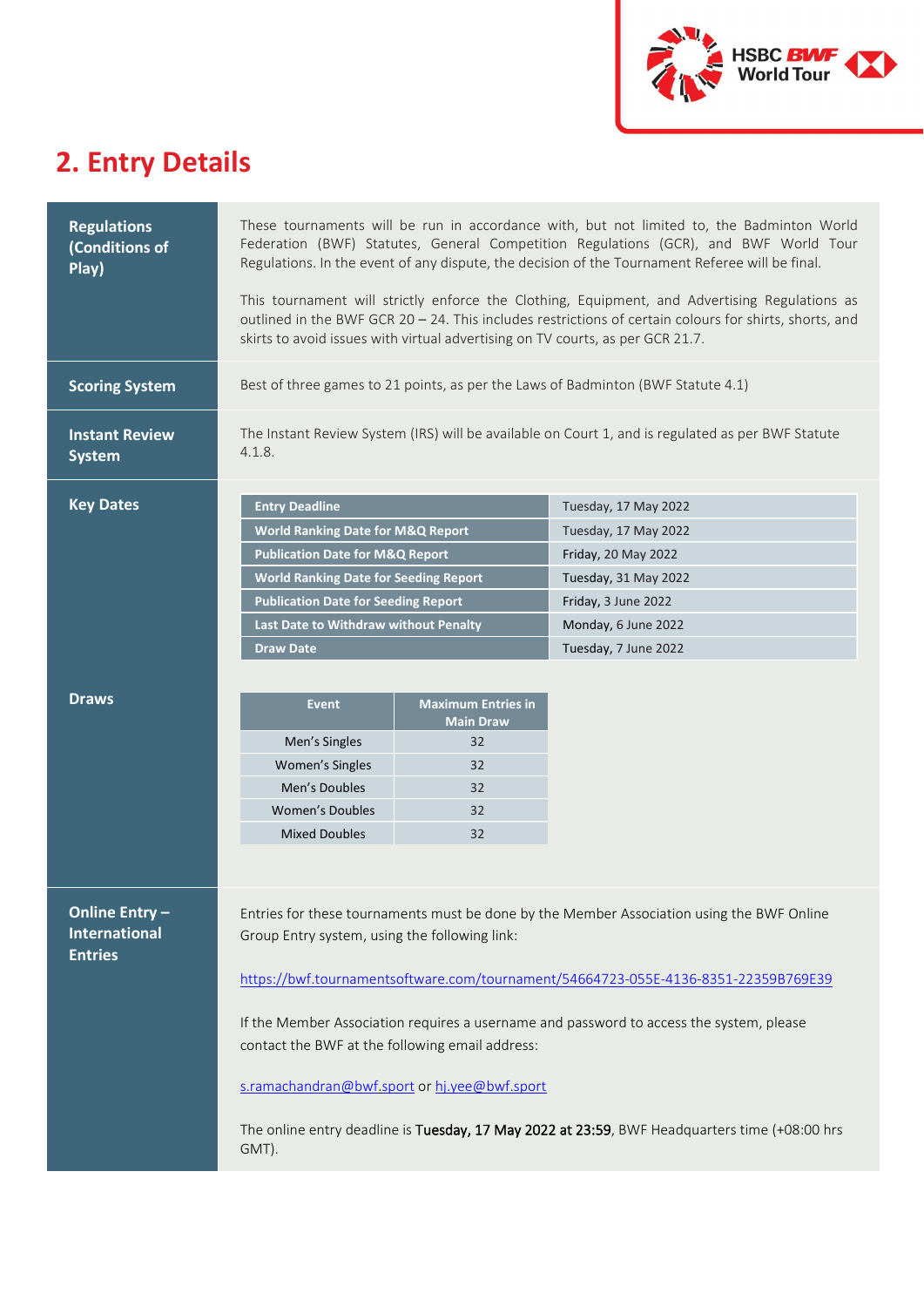After the entry deadline, the BWF Online Group Entry System will send notification to all participating Member Associations confirming receipt of final entries. Receipt of this notification is the conclusive evidence of receipt of entries before the deadline. Member Associations should contact BWF immediately if such notice is not received by Wednesday, 18 May 2022 at 12:00 hrs BWF Headquarters time. If no objection is received by BWF by Thursday, 19 May 2022 at 23:59 hrs BWF Headquarters time, the entries shall be deemed to be correct. No complaints/objections will be entertained after this point. **Online Entry – Hosting Member Association Entries** Eligible player wishing to enter through the hosting Member Association must follow a different process to international entries. State/independent Malaysian players must submit entry through respective State BA and State BA to email their entries to BAM at [entry@bam.org.my.](mailto:entry@bam.org.my) BAM to receive the entry not later than 7 days from the dateline of online entry. Late entries will not be accepted. The entries from Malaysian national players will be arranged accordingly by the BAM staff-incharge. **Withdrawals** The management of withdrawals will be run in accordance with BWF GCR 13 and 14. Member Associations can withdraw their entries through the BWF Online Group Entry system until the last date of withdrawal without penalty (see Key Dates Section). Withdrawals made after this date will incur a penalty in accordance with the BWF Table of Offences and Penalties (BWF Statute 2.5). Please ensure that the Tournament Referee and Host Organiser are notified immediately in writing, clearly stating the reason for the withdrawal. If a Member Association needs to withdraw any entries once players have arrived in the host city, notification of withdrawal must be made by the Team Manager in person to the Tournament Referee, or Deputy Referee(s), and must also be confirmed in writing to: Referee: Carsten Koch (GER); Email: [carsten.koch1966@gmail.com](mailto:carsten.koch1966@gmail.com) Deputy Referee: Artur Zaluzhnoi (EST); Email[:artur.zaluzhnoi@gmail.com](mailto:artur.zaluzhnoi@gmail.com) Deputy Referee: Shirly Gabay (BRA); Email[: shirly@inglestailormade.com.br](mailto:shirly@inglestailormade.com.br)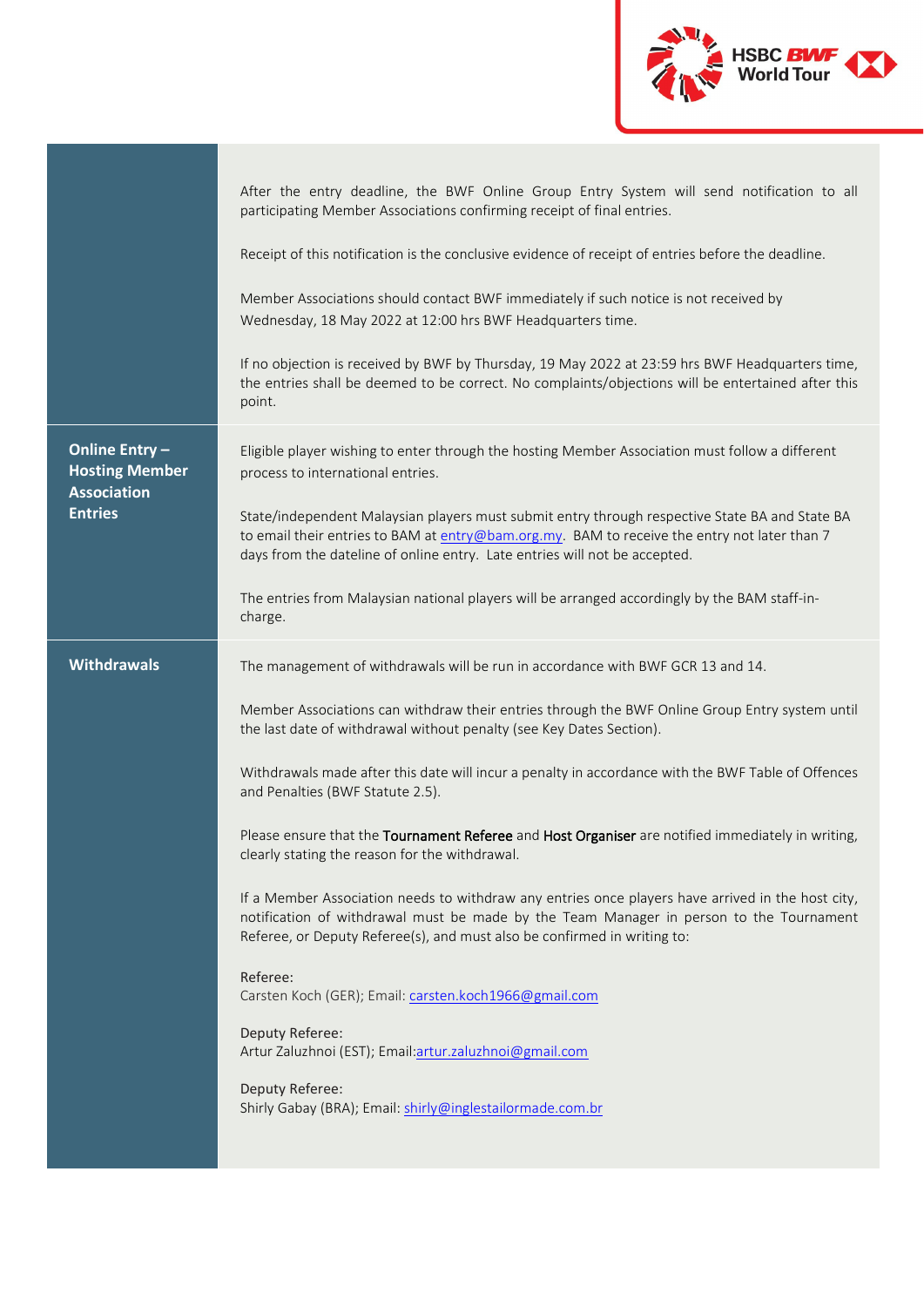

Local Deputy Referee: Lui Wan Swee (MAS); Email[: wslui168@gmail.com](mailto:wslui168@gmail.com)

Host Organiser Contact: [events@bam.org.my](mailto:events@bam.org.my)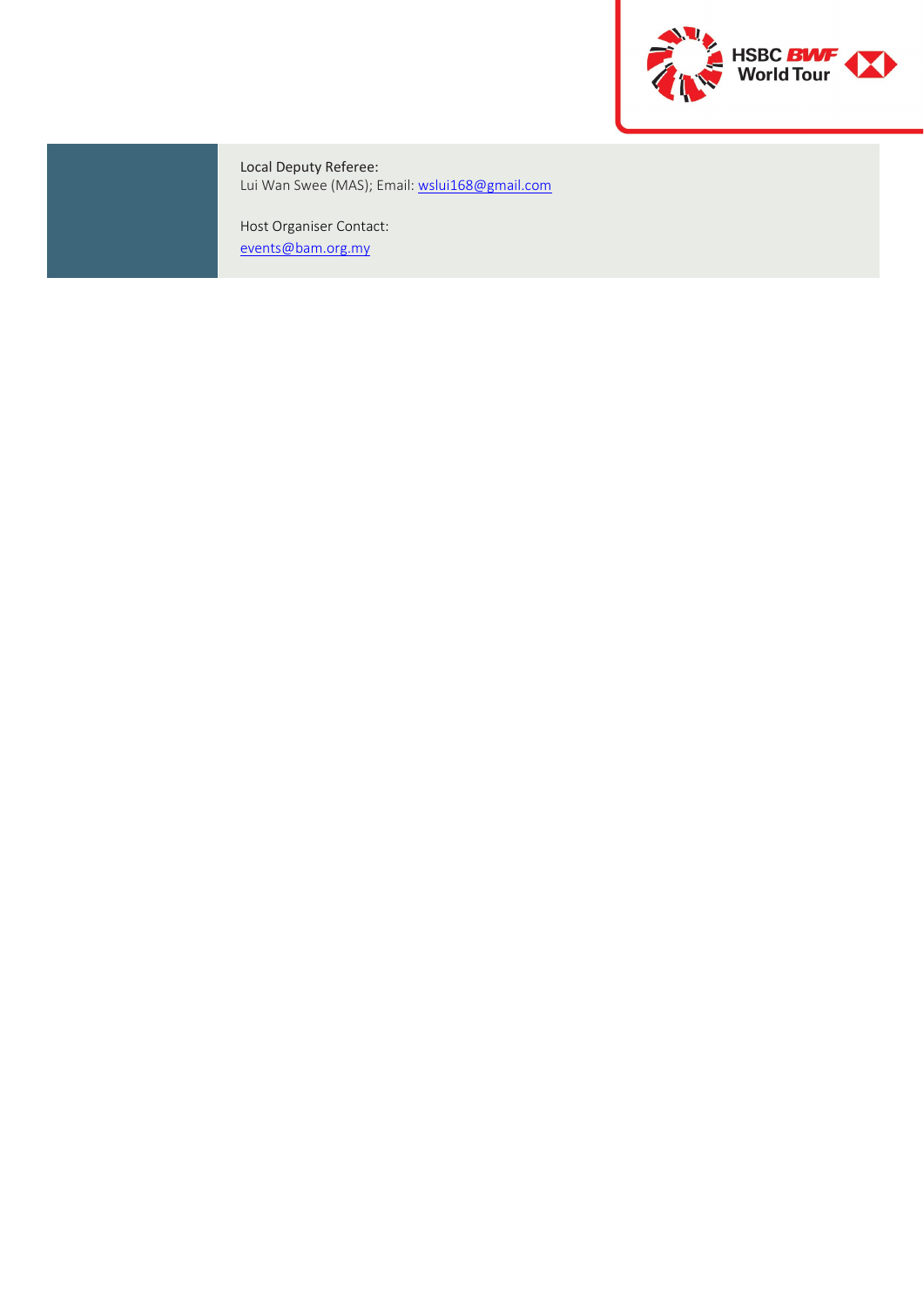

### **3. Tournament Details**

| <b>Prize Money</b>                    | A prize fund of USD\$675,000 will be distributed in accordance with BWF Statute 5.3.5, and<br>awarded as per the table below.                                                                                                        |  |                |                     |  |                                        |                            |                                                                                                |            |
|---------------------------------------|--------------------------------------------------------------------------------------------------------------------------------------------------------------------------------------------------------------------------------------|--|----------------|---------------------|--|----------------------------------------|----------------------------|------------------------------------------------------------------------------------------------|------------|
|                                       |                                                                                                                                                                                                                                      |  | <b>Winner</b>  | <b>Runner</b><br>Up |  | <b>Semi</b><br><b>Finalist</b>         | Quarter<br><b>Finalist</b> | Last 16                                                                                        | Last 32    |
|                                       | Men's Singles                                                                                                                                                                                                                        |  | \$47,250       | \$22,950            |  | \$9,450                                | \$3,712.50                 | \$2,025                                                                                        | \$675      |
|                                       | <b>Women's Singles</b>                                                                                                                                                                                                               |  | \$47,250       | \$22,950            |  | \$9,450                                | \$3,712.50                 | \$2,025                                                                                        | \$675      |
|                                       | Men's Doubles                                                                                                                                                                                                                        |  | \$49,950*      | \$23,625*           |  | \$9,450                                | \$4,218.75*                | $$2,193.75*$                                                                                   | $$675*$    |
|                                       | <b>Women's Doubles</b>                                                                                                                                                                                                               |  | \$49,950*      | \$23,625*           |  | \$9,450                                | \$4,218.75*                | $$2,193.75*$                                                                                   | $$675*$    |
|                                       | <b>Mixed Doubles</b>                                                                                                                                                                                                                 |  | \$49,950*      | \$23,625*           |  | \$9,450                                | \$4,218.75*                | $$2,193.75*$                                                                                   | $$675*$    |
|                                       | $*$ – per pair                                                                                                                                                                                                                       |  |                |                     |  |                                        |                            |                                                                                                |            |
| <b>Competition</b><br><b>Schedule</b> | <b>Day</b>                                                                                                                                                                                                                           |  | <b>Event</b>   |                     |  | <b>Round</b>                           | <b>Courts</b>              | <b>Start</b>                                                                                   | <b>End</b> |
|                                       | Tuesday<br>28 June                                                                                                                                                                                                                   |  | MS/WS/MD/WD/XD |                     |  | Main Draw<br><b>First Round</b>        | 4                          | 10:00                                                                                          | 21:30      |
|                                       | Wednesday<br>29 June                                                                                                                                                                                                                 |  | MS/WS/MD/WD/XD |                     |  | <b>Main Draw</b><br><b>First Round</b> | 4                          | 10:00                                                                                          | 21:30      |
|                                       | Thursday<br>30 June                                                                                                                                                                                                                  |  | MS/WS/MD/WD/XD |                     |  | Second Rounds                          | 3                          | 10:00                                                                                          | 22:00      |
|                                       | Friday<br>1 July                                                                                                                                                                                                                     |  | MS/WS/MD/WD/XD |                     |  | Quarter-Finals                         | 3                          | 15:00                                                                                          | 23:00      |
|                                       | Saturday<br>2 July                                                                                                                                                                                                                   |  | MS/WS/MD/WD/XD |                     |  | Semi-Finals                            | $\overline{2}$             | 13:00                                                                                          | 20:00      |
|                                       | Sunday<br>3 July                                                                                                                                                                                                                     |  | MS/WS/MD/WD/XD |                     |  | <b>Finals</b>                          | $\mathbf{1}$               | 13:00                                                                                          | 19:00      |
|                                       | Wednesday.                                                                                                                                                                                                                           |  |                |                     |  |                                        |                            | Top half of the draws will be played on Tuesday and bottom half of the draws will be played on |            |
|                                       | Times and order of play may be changed at the discretion of the Tournament Referee, and all end<br>times are approximate.                                                                                                            |  |                |                     |  |                                        |                            |                                                                                                |            |
| <b>Official Shuttle</b>               | YONEX Aerosensa 50                                                                                                                                                                                                                   |  |                |                     |  |                                        |                            |                                                                                                |            |
| <b>Practice Facilities</b>            | <b>Practice Facility Information:</b>                                                                                                                                                                                                |  |                |                     |  |                                        |                            |                                                                                                |            |
|                                       | • Location: Pioneer Badminton Centre @ Endah Parade<br>• Number of Courts: 6<br>• Schedule: 0800hrs - 2100hrs (from Saturday 25 June until Monday 27 June 2022)<br>0800hrs - 1800hrs (from Tuesday 28 June until Sunday 3 July 2022) |  |                |                     |  |                                        |                            |                                                                                                |            |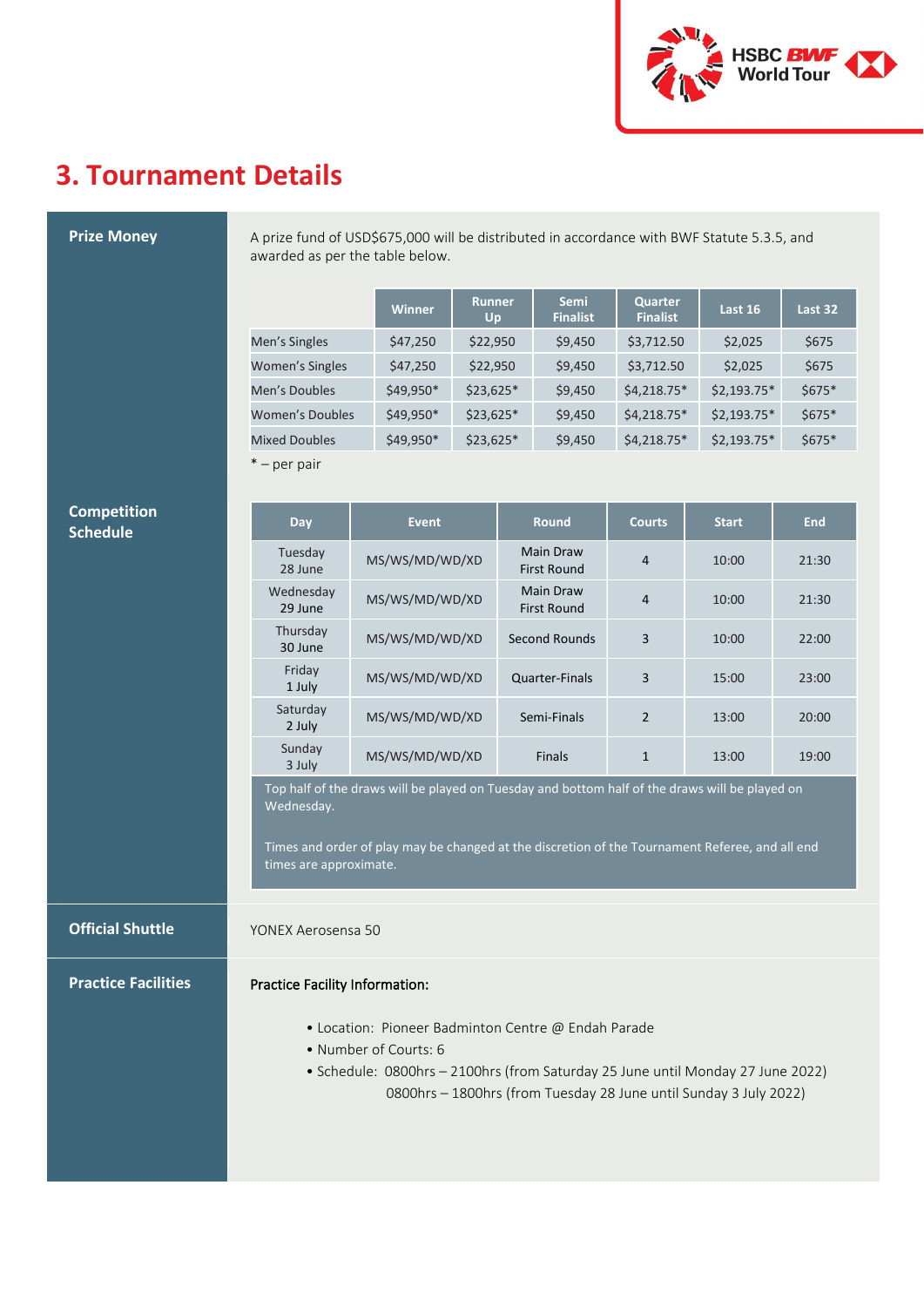|                                         | HSBC <b>BWF</b><br>World Tour                                                                                                                                                                                                                                                                                                                                                          |
|-----------------------------------------|----------------------------------------------------------------------------------------------------------------------------------------------------------------------------------------------------------------------------------------------------------------------------------------------------------------------------------------------------------------------------------------|
|                                         | . Booking/Reservation information: Please complete and return the Practice Request<br>Form to kaathik.s@bam.org.my not later than 7 June 2022. All practice requests are<br>subjected to the discretion and approval by Tournament Referee.                                                                                                                                            |
|                                         | <b>Competition Courts Information:</b><br>• Location: Axiata Arena, Kuala Lumpur, Malaysia<br>• Number of courts: 4<br>• Tuesday, 28 June 2022 to Sunday, 3 July 2022<br>• Booking/Reservation Information is under discretion of Tournament Referee<br>based on number of active players of the teams.<br>• Court Mat Color: Green                                                    |
|                                         | <b>Warmup Courts Information:</b><br>• Location: Sri Putra Hall<br>• Number of Courts: 2                                                                                                                                                                                                                                                                                               |
|                                         | Practice Shuttles Information: 3 complimentary shuttle cocks per player                                                                                                                                                                                                                                                                                                                |
| <b>Player Facilities</b>                | Player Lounge Information:<br>· Location: Axiata Arena, Level 1<br>• Schedule: 1 hour prior to each session<br>• Facilities: Internet, mineral water and snacks.                                                                                                                                                                                                                       |
|                                         | <b>Stringing Services:</b><br>• Location: Axiata Arena<br>· Schedule: To-be-informed<br>. Cost: Free of charge for players sponsored by YONEX. USD15 will be charged for<br>non-YONEX sponsored players.                                                                                                                                                                               |
| <b>Team Managers'</b><br><b>Meeting</b> | The Team Managers' Meeting will be held at the following:<br>• Date: Monday, 27 June 2022<br>• Time: 14:00 hrs<br>• Location: Auditorium, Akademi Badminton Malaysia, Bukit Kiara, Kuala Lumpur.                                                                                                                                                                                       |
|                                         | It is mandatory for all participating Member Associations (represented by designated Team<br>Manager) to attend the Team Managers' Meetings. Member Associations will be penalised for<br>failing to attend, in accordance with the BWF Table of Offences and Penalties (BWF Statute 2.5).<br>Member Associations are allowed to request representation by another Member Association, |
| <b>Umpire Briefing</b>                  | provided that the Tournament Referee is notified in advance and approves.<br>The Umpire Briefing will be held at the following:<br>• Date: Monday, 27 June 2022<br>• Time: 16:00 hrs                                                                                                                                                                                                   |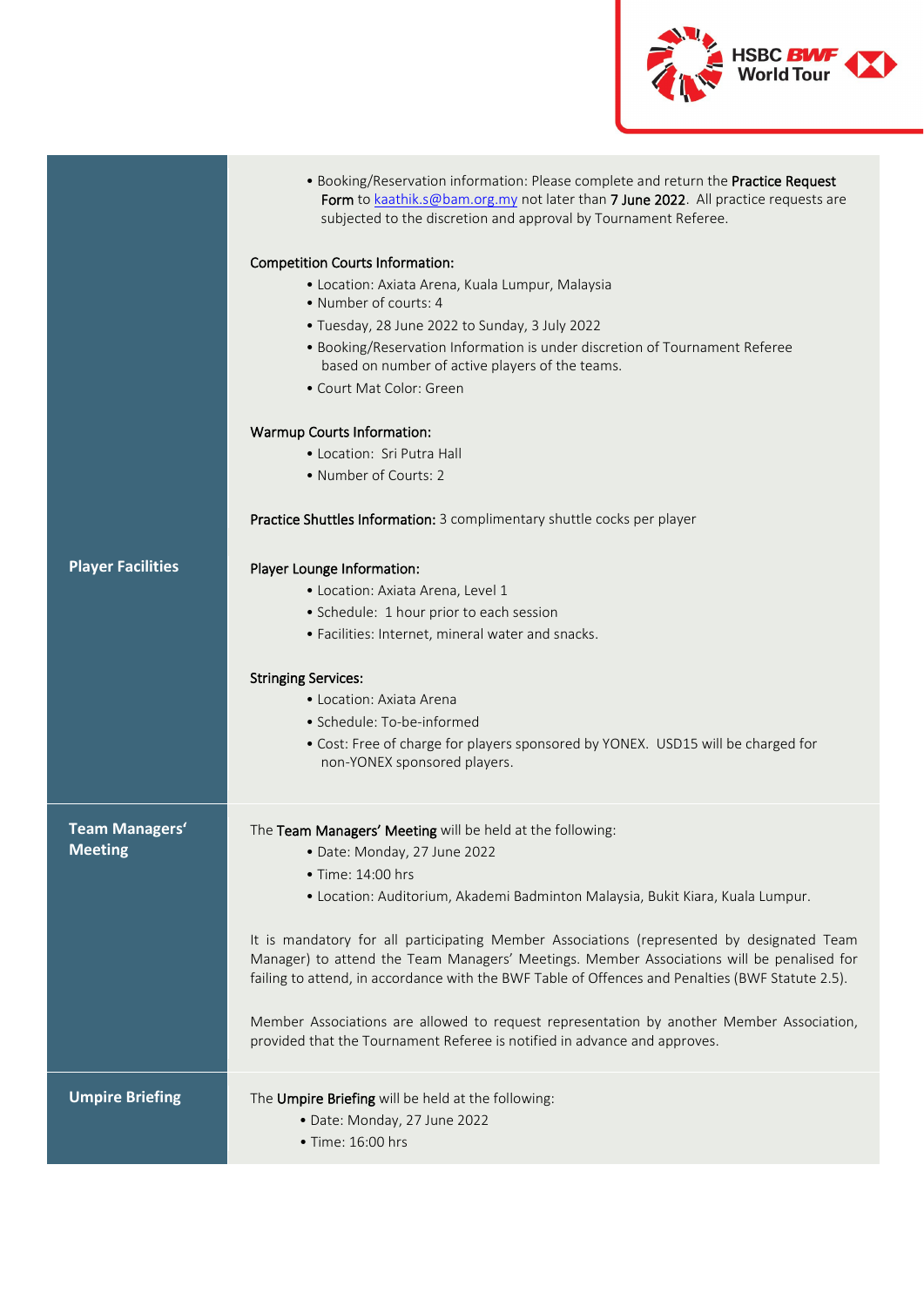

|                                          |                                                                                                                                                                                                                         | · Location: Auditorium, Akademi Badminton Malaysia, Bukit Kiara, Kuala Lumpur. |                                                                                                                                                                                                          |
|------------------------------------------|-------------------------------------------------------------------------------------------------------------------------------------------------------------------------------------------------------------------------|--------------------------------------------------------------------------------|----------------------------------------------------------------------------------------------------------------------------------------------------------------------------------------------------------|
| <b>Presentation</b><br><b>Ceremonies</b> | All prize ceremonies will take place on Sunday, 3 July 2022 (CELCOM AXIATA Malaysia Open)<br>immediately after the conclusion of each final. Medals/trophies/other will be presented to all<br>champions and finalists. |                                                                                |                                                                                                                                                                                                          |
|                                          | the instructions given by the organisers regarding ceremony protocol.                                                                                                                                                   |                                                                                | In accordance with Player Commitment Regulations (BWF Statue 5.3.6), all players participating in<br>the finals of a tournament must attend the final ceremonies directly after the match or must follow |
|                                          | No equipment, including rackets and flags, are allowed to be brought onto the podium.<br>Clothing worn during the ceremony must be in accordance with the BWF GCR.                                                      |                                                                                |                                                                                                                                                                                                          |
| <b>Accreditation</b>                     | photographic accreditation.                                                                                                                                                                                             |                                                                                | Access to Tournament venues and other services is provided through personalised and                                                                                                                      |
|                                          | accreditation@bam.org.my.                                                                                                                                                                                               |                                                                                | Please submit the Player and Team Official Accreditation Form by Tuesday, 24 May 2022 to                                                                                                                 |
|                                          | The number of complimentary accreditation passes available for Team Officials is dependent on<br>the number of competing player from the same Member Association:                                                       |                                                                                |                                                                                                                                                                                                          |
|                                          |                                                                                                                                                                                                                         |                                                                                |                                                                                                                                                                                                          |
|                                          | <b>Number of Member</b><br><b>Association Players</b>                                                                                                                                                                   | <b>Number of Team Officials</b><br><b>Accreditations</b>                       |                                                                                                                                                                                                          |
|                                          | Three or less                                                                                                                                                                                                           | $\mathbf{1}$                                                                   |                                                                                                                                                                                                          |
|                                          | Four to Seven                                                                                                                                                                                                           | $\overline{2}$                                                                 |                                                                                                                                                                                                          |
|                                          | Eight to 15                                                                                                                                                                                                             | 3                                                                              |                                                                                                                                                                                                          |
|                                          | 16 or more                                                                                                                                                                                                              | 4                                                                              |                                                                                                                                                                                                          |
|                                          | the tournament's Secretariat Office.                                                                                                                                                                                    |                                                                                | A limited number of additional accreditation passes for approved Team Officials will be available<br>for purchase at a fee of USD\$150, charged to the respective Member Association, and payable at     |
|                                          | charged to the respective Member Association.                                                                                                                                                                           |                                                                                | The fee to replace any lost or damaged accreditation passes will be USD\$100 on each occasion,                                                                                                           |
|                                          | (e.g. transportation) as a result of damaged or missing accreditation.                                                                                                                                                  |                                                                                | The tournaments reserve the right to refuse entry into any accredited venue or area or service                                                                                                           |
|                                          | removed, and penalties being applied.                                                                                                                                                                                   |                                                                                | The fraudulent use of accreditation is strictly prohibited, and will result in access rights being                                                                                                       |
| <b>Medical Services</b>                  | tournament, free of charge to players.                                                                                                                                                                                  |                                                                                | A medical officer and physiotherapist service (upon request) will be available during the                                                                                                                |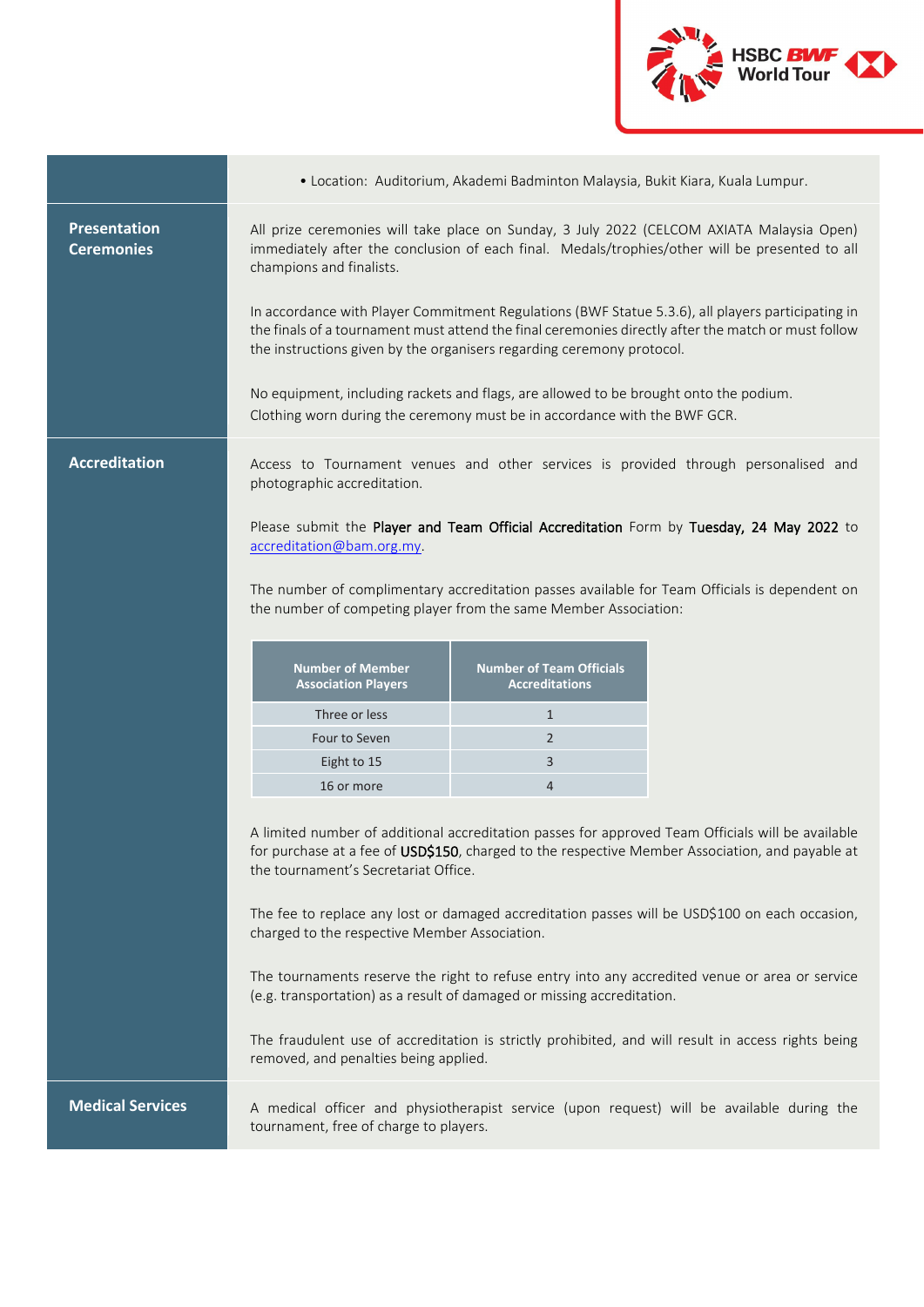

| <b>Anti-Doping</b>                                                                                 | Doping control in badminton, in accordance with BWF Anti-Doping Regulations, is conducted out-<br>of-competition and in-competition with the collection of urine and/or blood samples.                                                             |
|----------------------------------------------------------------------------------------------------|----------------------------------------------------------------------------------------------------------------------------------------------------------------------------------------------------------------------------------------------------|
|                                                                                                    | Athletes are responsible for any substance found in their body. Before an athlete takes any<br>medication, they should check with their doctor, and if necessary, get a Therapeutic Use Exemption<br>$(TUE)$ .                                     |
|                                                                                                    | For more information about anti-doping, please visit the BWF website:<br>https://corporate.bwfbadminton.com/integrity/anti-doping-overview/                                                                                                        |
| <b>Badminton</b><br><b>Integrity</b>                                                               | Section 2.4 of the BWF Statutes (Code of Conduct in Relation to Betting, Wagering and Irregular<br>Match Results) relates to anti-corruption and anti-match manipulation, and this code applies to all<br>participants at this tournament.         |
|                                                                                                    | To protect the integrity of BWF sanctioned tournaments, participants are not allowed to bet in any<br>way on badminton matches, respect the principle of fair play, and shall not attempt to influence<br>the course or result of a game or match. |
|                                                                                                    | Every person has an obligation to report to the BWF any approaches by anyone to gather inside<br>information or to change the outcome of a matches.                                                                                                |
|                                                                                                    | For more information, please refer to BWF's website:<br>https://corporate.bwfbadminton.com/integrity/anti-match-fixing-overview/                                                                                                                   |
| <b>Compliance with</b><br><b>General</b><br><b>Competition</b><br><b>Regulations Clause</b><br>7.9 | GCR 7.9:<br>"In making or authorising entries, the Member concerned is reconfirming its acceptance, and<br>acceptance by the Players being entered, of the BWF's regulations and Disciplinary processes."                                          |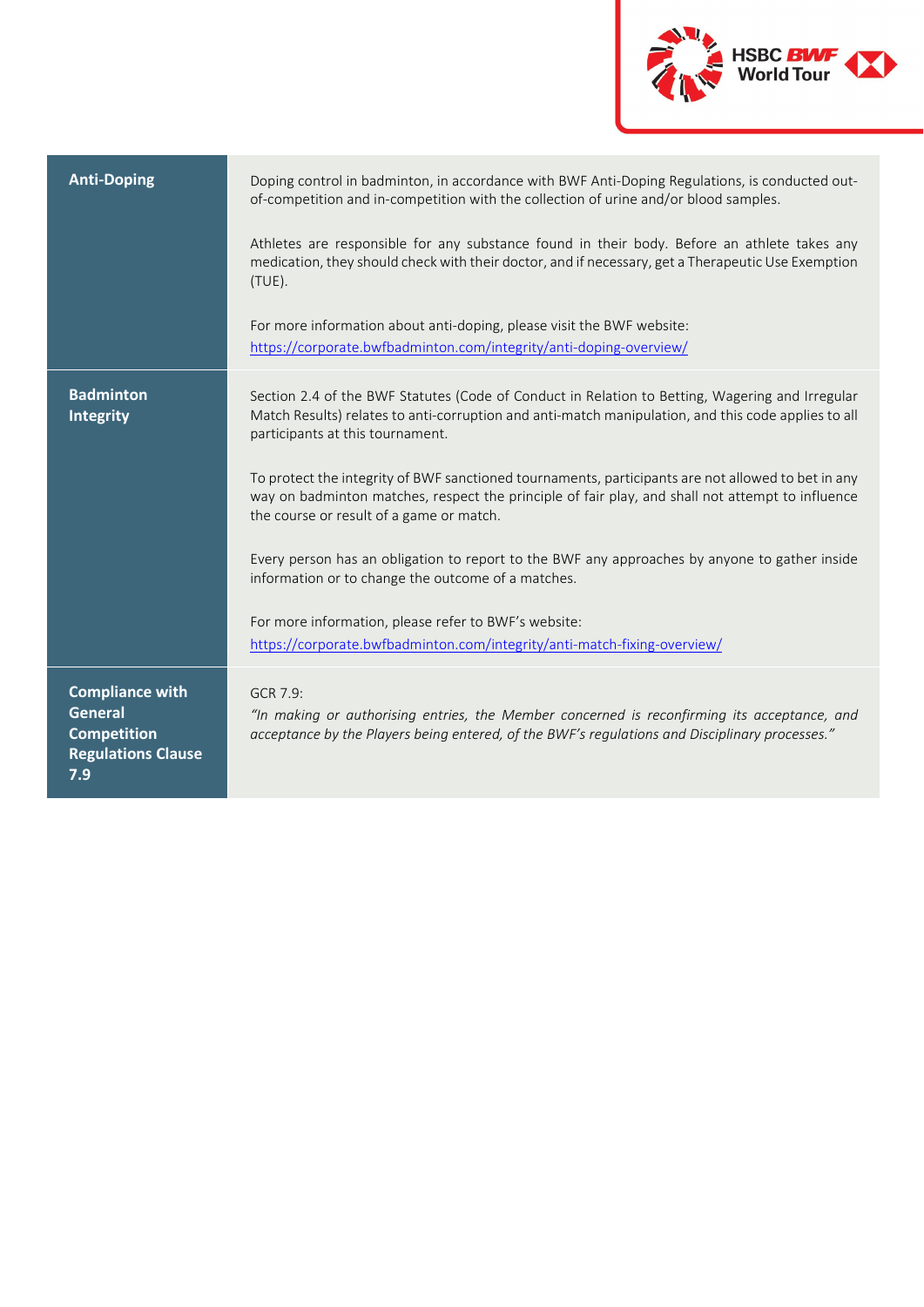

### **4. Travel & Visa Details**

|                                                                    | Below is the Malaysian Government's pre-travel checklist:<br>Download the MySejahtera app (https://www.mysafetravel.gov.my/mysejahtera)<br>a.                                                                                                                                                               |
|--------------------------------------------------------------------|-------------------------------------------------------------------------------------------------------------------------------------------------------------------------------------------------------------------------------------------------------------------------------------------------------------|
| <b>COVID-19</b><br><b>Protocols and</b><br><b>COVID-19 Testing</b> | UPDATE as per 15 May 2022<br>Malaysia has reopened its borders to short term visitors. Participants will be required to undertake<br>a number of actions in advance of departure to Malaysia and upon arrival.                                                                                              |
|                                                                    | Any visa support letter issued by the tournament host does not guarantee entry into Malaysia; the<br>final decision is made by the Government of Malaysia.                                                                                                                                                  |
|                                                                    | It is the responsibility of the Member Association to apply for the necessary visas in sufficient time,<br>and all matters should be directed to the Embassy in charge.                                                                                                                                     |
|                                                                    | The tournament host and hosting Member Association accepts no responsibility for withdrawals<br>made due to late or refused visa applications.                                                                                                                                                              |
|                                                                    | The tournament host and hosting Member Association will only communicate with a Member<br>Association, and the hosting Member Association will only provide a visa support letter if the form<br>is completed accurately and comprehensively, and supporting documentation is provided, where<br>requested. |
|                                                                    | Please complete and return the Visa Support Form by latest Tuesday, 24 May 2022 to<br>visa@bam.org.my.                                                                                                                                                                                                      |
| <b>Visas</b>                                                       | We will provide a letter of invitation upon request, to assist with your visa application.                                                                                                                                                                                                                  |
|                                                                    | We will not guarantee that transport can be provided if insufficient information was given to us, or<br>pick-up request submitted after the dateline.                                                                                                                                                       |
|                                                                    | To request for airport pick-up, please complete and return the Flight Details Form before/by<br>Tuesday, 7 June 2022 to transportation@bam.org.my.                                                                                                                                                          |
|                                                                    | • Kuala Lumpur International Airport 1 (KLIA1)<br>• Kuala Lumpur International Airport 2 (KLIA2)                                                                                                                                                                                                            |
|                                                                    | Airport pick-up will be available starting from Saturday, 25 <sup>th</sup> June 2022 at the following airports to<br>the official hotel ONLY.                                                                                                                                                               |
| <b>Transport</b>                                                   | Complimentary transportation will be provided by the tournament host according to the<br>transportation schedules between the competition venue, official hotel(s), and practice venue (if<br>separate from the competition venue).                                                                         |
|                                                                    |                                                                                                                                                                                                                                                                                                             |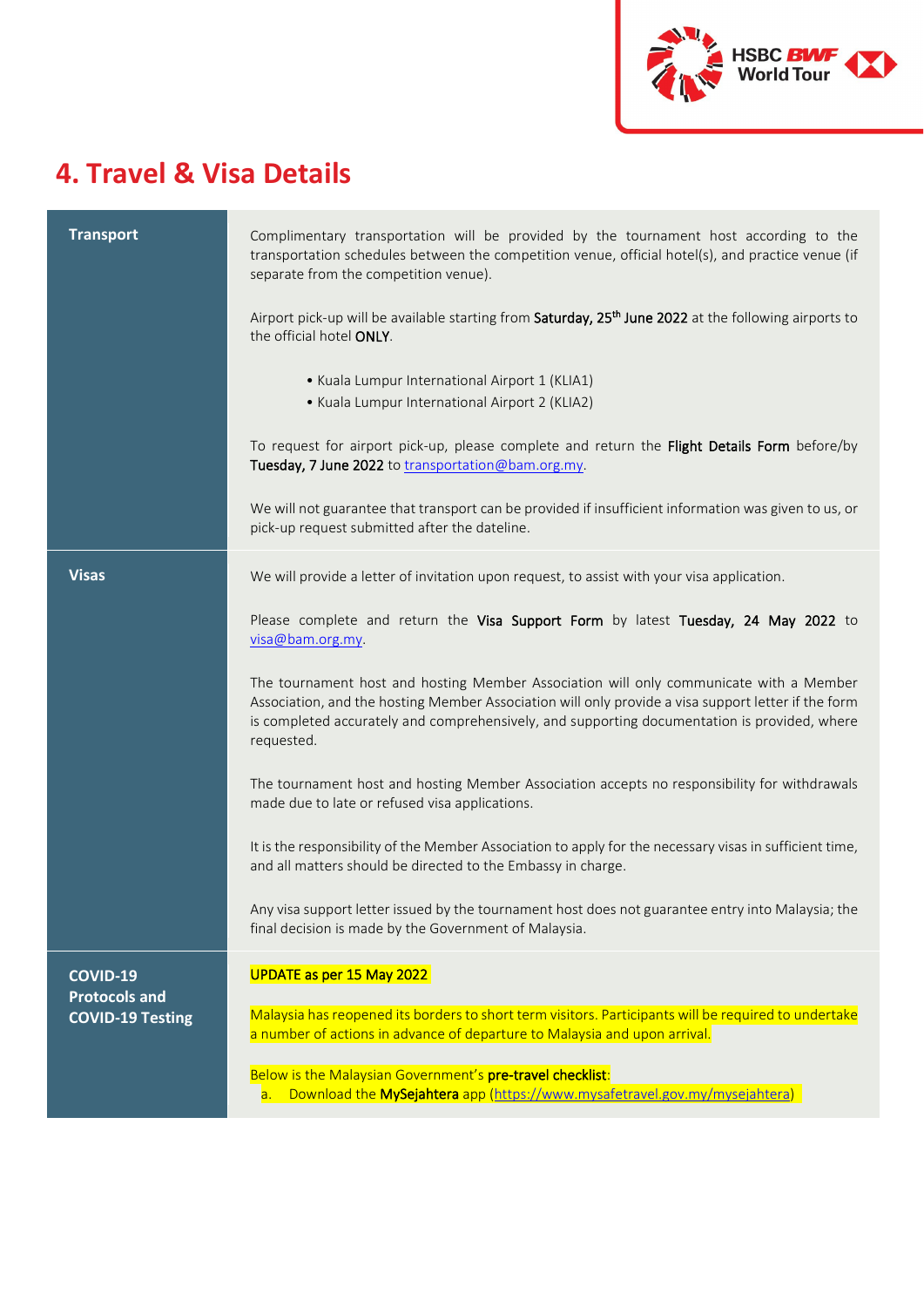#### and create an account.

- b. Complete the pre-departure form via the *"Traveller"* icon.
- c. Participants with overseas-issued COVID-19 vaccine certificates must verify their digital COVID-19 vaccine certificates o[n mysafetravel.gov.my](http://mysafetravel.gov.my/) [\(https://mysafetravel.gov.my/\)](https://mysafetravel.gov.my/). If you have previously verified your digital vaccination certificate on the MySejahtera application, you can skip this step.

HSBC BV **World Tour** 

While fully vaccinated travellers can now enter Malaysia without testing or quarantine, anyone who is not fully vaccinated must take both pre-departure and on-arrival tests. They must also quarantine for 5 days upon arrival.

Please read carefully the Malaysian Government's definition of fully and partially vaccinated at [https://www.mysafetravel.gov.my/vaccine/status.](https://www.mysafetravel.gov.my/vaccine/status)

Malaysia is transitioning to the endemic phase of COVID-19 effectively 1 April 2022. Below is the current general procedures of entering and exiting Malaysia.

#### Before departure to Malaysia

- a. Download and update the MySejahtera app
	- [\(https://mysejahtera.malaysia.gov.my/intro\\_en/\)](https://mysejahtera.malaysia.gov.my/intro_en/) within a week before departing for Malaysia.
- b. Participants may refer for Guidelines to Install and Register MySejahtera in the *attached document*.
- $\overline{\phantom{a}}$ c. Complete the pre-departure form via the *"Traveller"* icon.
	- Participants with overseas-issued COVID-19 vaccine certificates must verify their digital COVID-19 vaccine certificates on [mysafetravel.gov.my](http://mysafetravel.gov.my/) [\(https://mysafetravel.gov.my/\)](https://mysafetravel.gov.my/).
	- Foreign travellers/participants are required to purchase COVID-19 medical insurance with minimum value of USD 20,000.
	- Fully vaccinated participants will be issued a "Digital Traveller's Card" and it will be reflected on their MySejahtera app.
	- Partially or unvaccinated participants will be issued a digital Home Surveillance Order (HSO) and it will be reflected on their MySejahtera app.
	- Participants who do not have a traveller card display or HSO instructions on MySejahtera app are not allowed to continue their journey.
- Participants must take RT-PCR test two days before departure to Malaysia and upload the results on MySejahtera.
- e. Post COVID-19 patient with infection between 6 to 60 days before departure must undergo a professional RTK-Antigen test 2 days before departure.

#### Within 24 hours upon arrival in Malaysia

 $\overline{\phantom{a}}$ 

All participants must undertake a professional rapid antigen (RTK-Ag) test within 24 hours of arrival. BAM will assigned qualified medical personnel to administer the test at the official hotel. The cost of this on-arrival testing will be borne by BAM.

The RTK-Ag test results will be displayed in MySejahtera.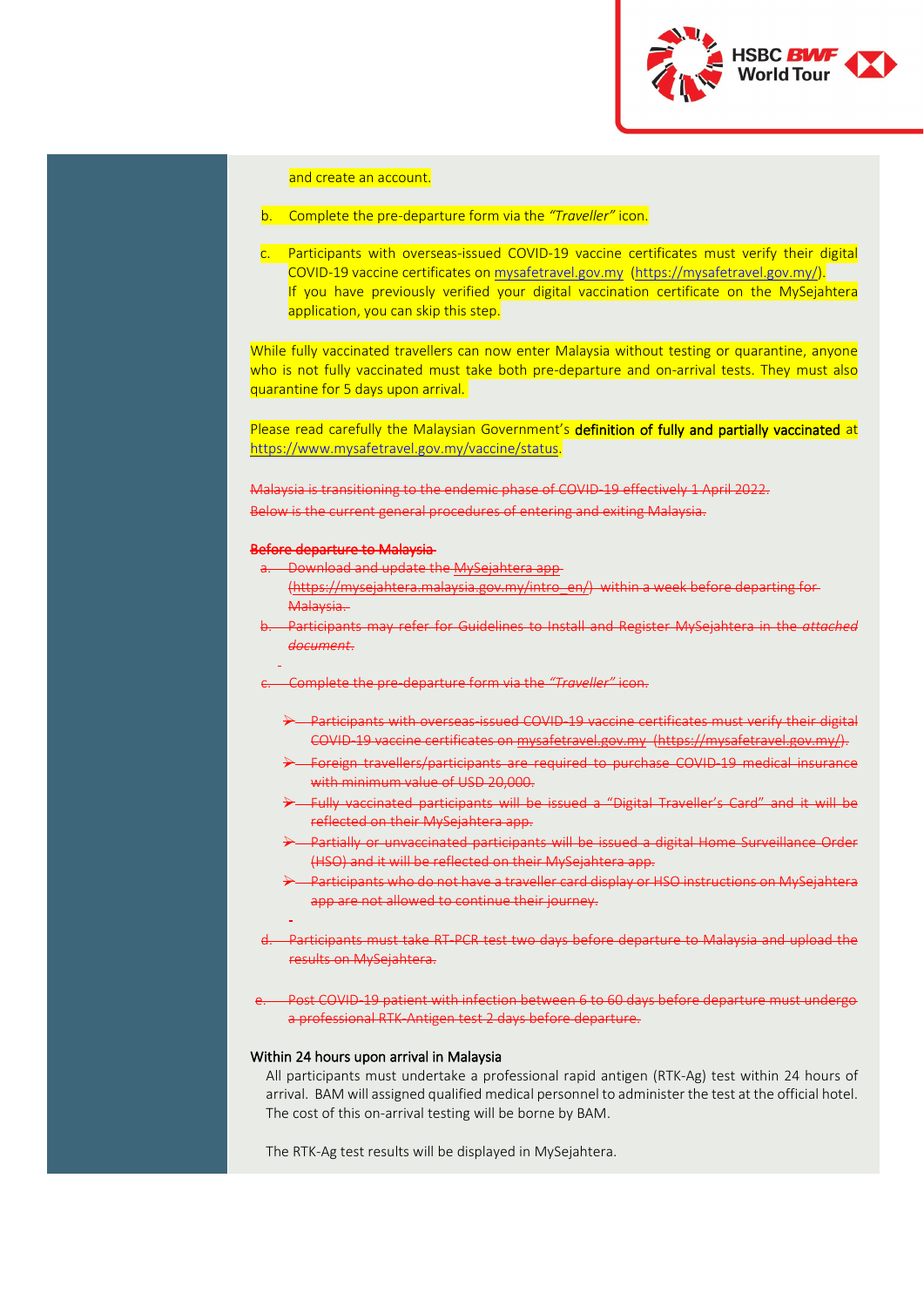

#### Exit Requirements

Participants are to refer to destination country travel rules, and Official Portal of Immigration Department of Malaysia to understand the specific requirements (such as COVID-19 testing or quarantine measures) as these may differ according to each country's own risk assessments.

#### NOTES:

Any specific test information on arrival, any changes on travel restrictions, and advisories by Malaysian government will be updated in due course.

Furthermore, additional COVID-19 protocols and testing may be implemented by BWF and these guidelines will be updated in the prospectus in due course.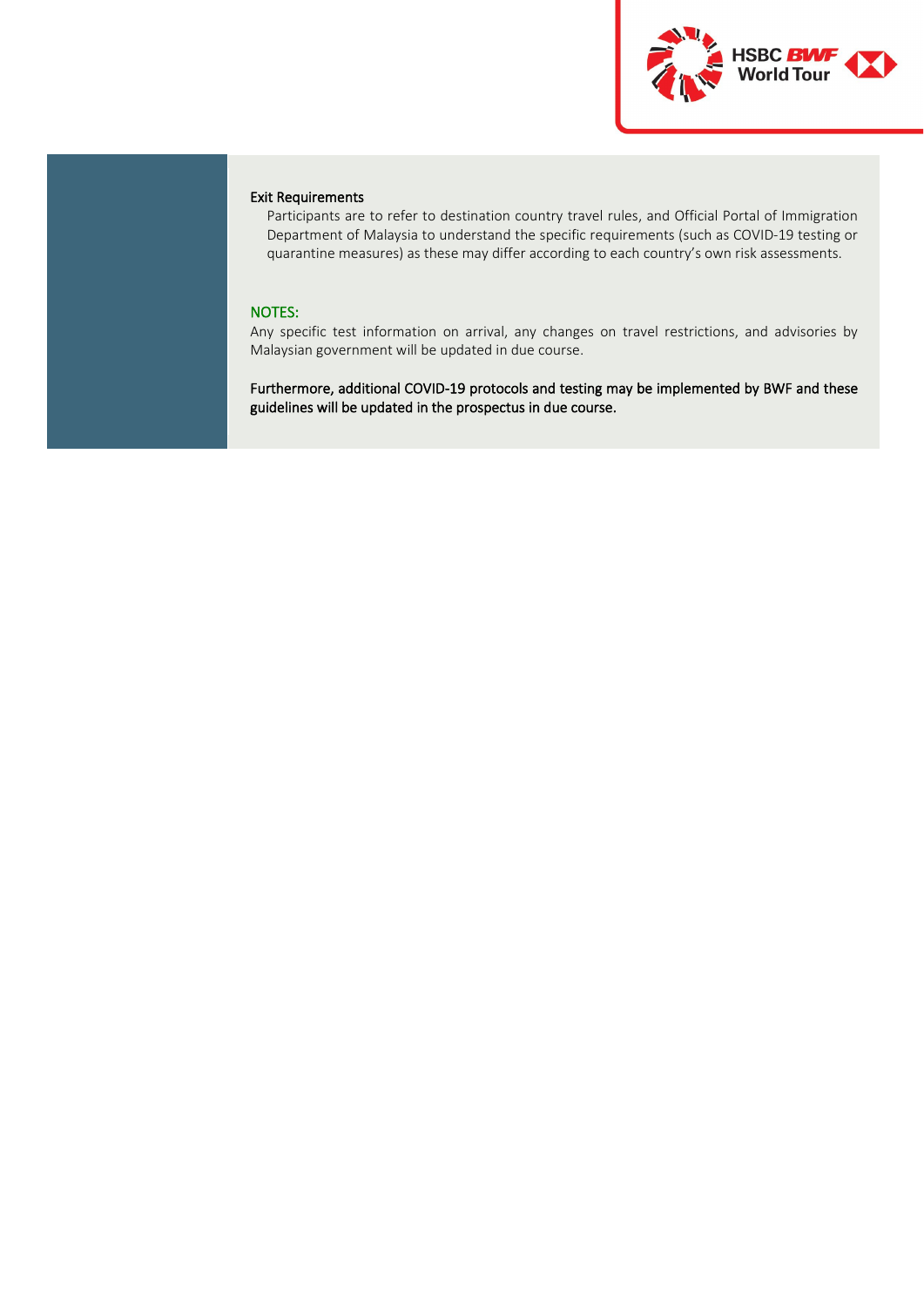

### **5. Accommodation Details**

| <b>Accommodation</b> | <b>Official hotel(s)</b>                                                                               | Rooms available | <b>Rates</b>                                                                                                                                               | <b>Remarks</b>                                                                                                                                                                                                                                                                                                                                                                                                                                                                                                                                                                                                                                                                                                    |
|----------------------|--------------------------------------------------------------------------------------------------------|-----------------|------------------------------------------------------------------------------------------------------------------------------------------------------------|-------------------------------------------------------------------------------------------------------------------------------------------------------------------------------------------------------------------------------------------------------------------------------------------------------------------------------------------------------------------------------------------------------------------------------------------------------------------------------------------------------------------------------------------------------------------------------------------------------------------------------------------------------------------------------------------------------------------|
|                      | <b>JW MARRIOT KUALA</b><br><b>LUMPUR</b><br>73, Jalan Raja Chulan,<br>50200 Kuala Lumpur,<br>Malaysia. | 200             | Single room: USD180<br>Twin room: USD200<br>The room rates are<br>quoted per room per<br>night inclusive of<br>breakfast.<br>Room type:<br>Superior/Deluxe | Check-in: 3pm<br>Check-out: 12noon<br>Breakfast time - 6:30am to<br>10:30am<br>Terms & Conditions:<br>1. Early check-in or any late<br>check-out may be requested<br>and is subject to room<br>availability.<br>2. For late check-out: between<br>12:00 - 18:00 hrs is 50% of<br>the room charge. After 18:00<br>hrs is one (1) night room<br>charge.<br>3. Any early departure or<br>amendment of dates after<br>check-in shall be subject to<br>100% cancellation fee.<br>4. Airport transfer, and daily<br>shuttle service (to and fro<br>tournament venue) will ONLY<br>be made available from<br>official hotel.<br>Cancellation policy:<br>1. Cancellation within 21 days<br>prior to arrival date - 50% of |
|                      |                                                                                                        |                 |                                                                                                                                                            | the total booking fees will not<br>be refunded.<br>2. Cancellation within 14 days<br>prior to arrival date - 100% of<br>the total booking fees will not<br>be refunded.<br>3. No show policy - 100% of the                                                                                                                                                                                                                                                                                                                                                                                                                                                                                                        |
|                      |                                                                                                        |                 |                                                                                                                                                            | total booking fees will not be<br>refunded.                                                                                                                                                                                                                                                                                                                                                                                                                                                                                                                                                                                                                                                                       |

*Ct Person: W*is. Fasihah Kh Email: [pmopmm@kh-ussa.com](mailto:pmopmm@kh-ussa.com) M: +601111960204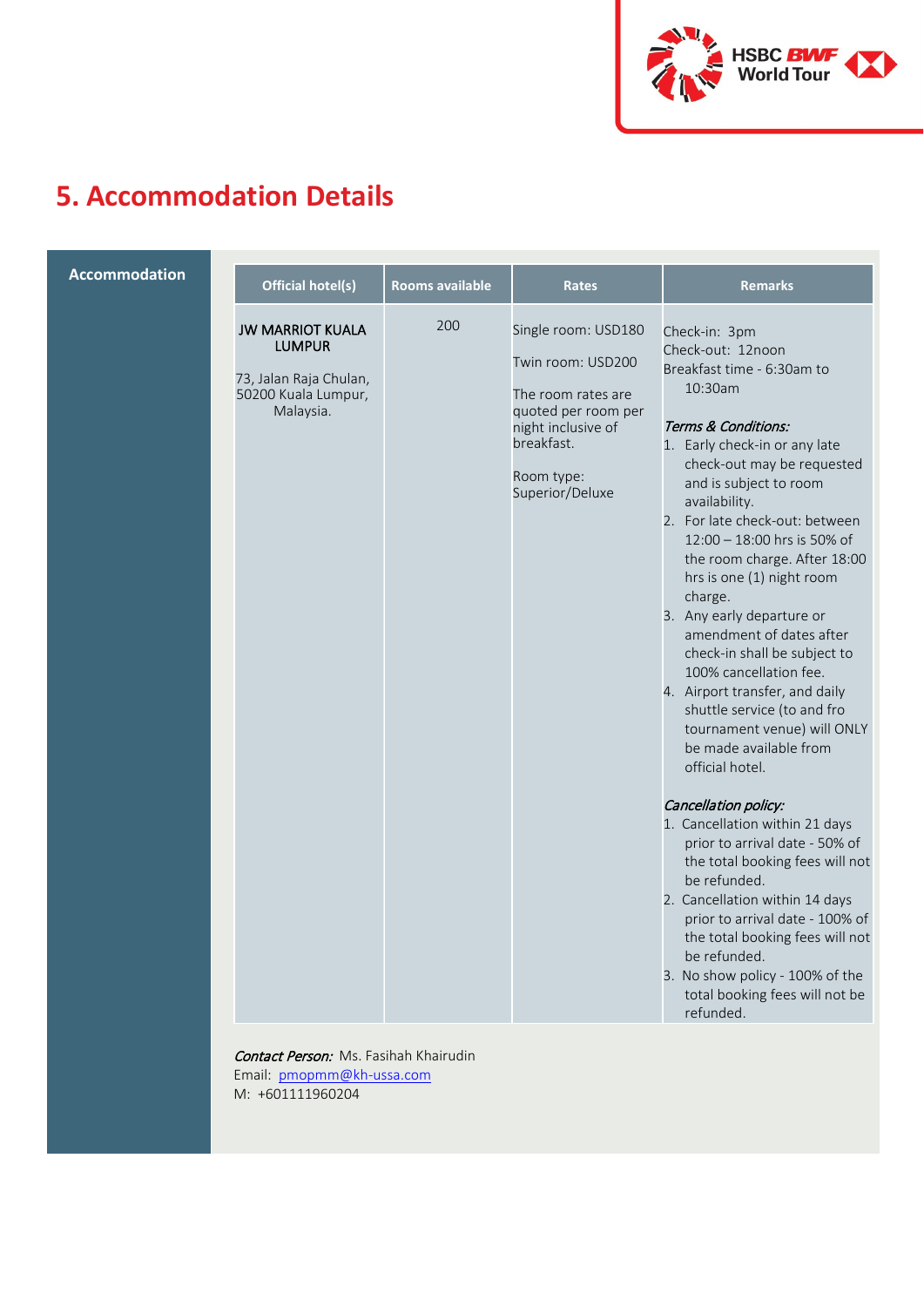

| Payment Information       |                      |                                                           |
|---------------------------|----------------------|-----------------------------------------------------------|
| <b>Bank Account Name</b>  | ÷                    | KH Worldwide Sdn Bhd                                      |
| Beneficiary Bank Address: |                      | No. 63, Jalan Medan Putra 1, Medan Putra Business Centre, |
|                           |                      | Bandar Menjalara, 52200, Kuala Lumpur                     |
| <b>Bank Name</b>          | ÷                    | <b>HONG LEONG BANK BHD</b>                                |
| <b>Account Number</b>     | $\ddot{\cdot}$       | 237-0000-3043                                             |
| Swift Code                | ÷                    | <b>HLBBMYKL</b>                                           |
| <b>Branch</b>             | $\ddot{\phantom{a}}$ | Menjalara, Kuala Lumpur                                   |
|                           |                      |                                                           |

We will send you an invoice as confirmation of your room booking. A receipt will be issued after having received the full payment from you.

 Participants who will take part in Perodua Malaysia Masters must inform Ms. Fasihah to extend booking (and fill-up the accommodation form of Perodua Malaysia Masters 2022) because the same official hotel will be assigned for Perodua Malaysia Masters 2022.

Deadline to submit accommodation request is not later than 25 May 2022. Please complete and return the Accommodation Booking Form t[o pmopmm@kh-ussa.com.](mailto:pmopmm@kh-ussa.com)